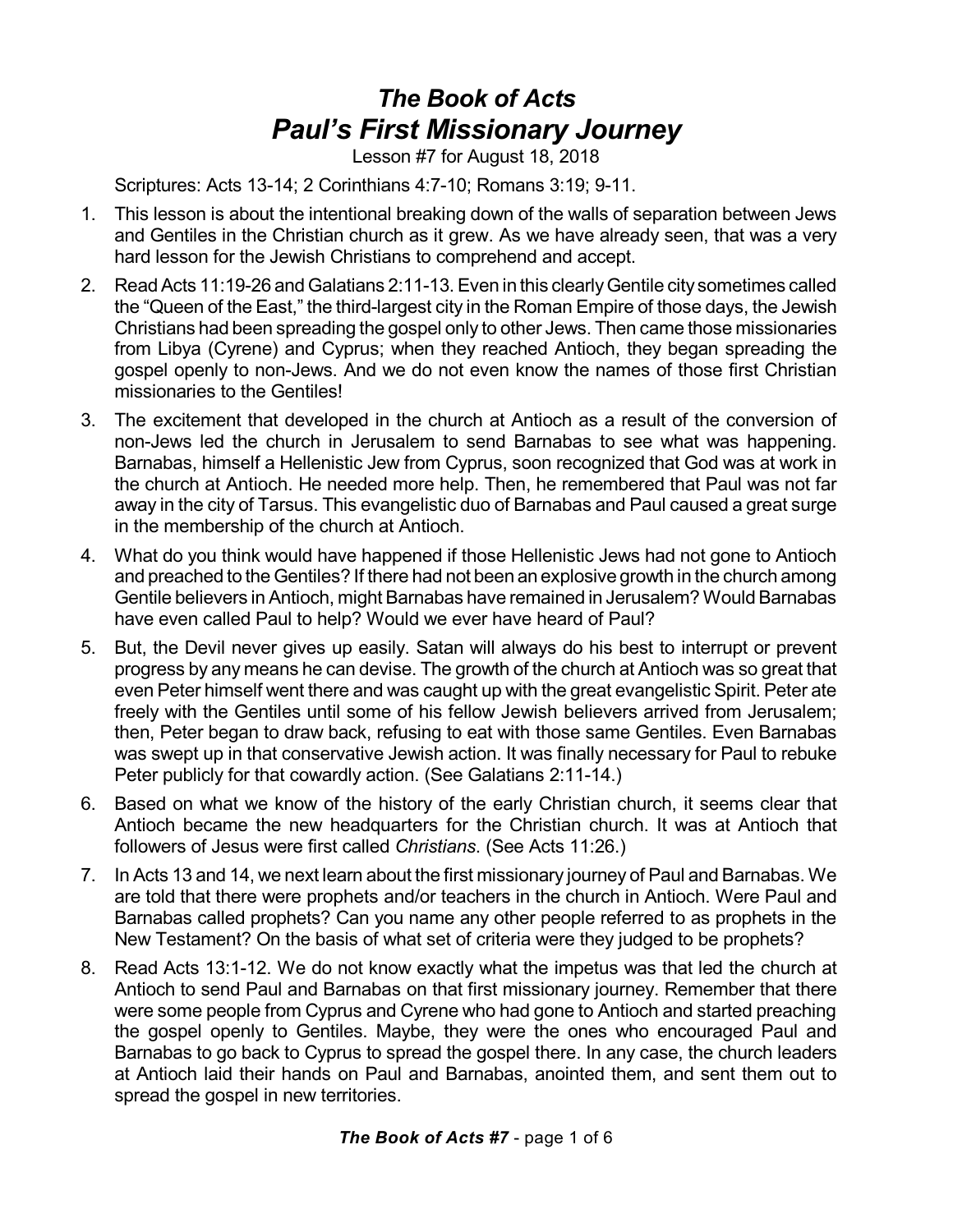- 9. They sailed to Salamis on the island of Cyprus. No doubt, they visited synagogues and preached the gospel to various groups on the way. Barnabas himself, of course, was from Cyprus; it is possible they visited his home town. Paul and Barnabas took with them John Mark, the cousin of Barnabas. (Acts 15:39; Colossians 4:10) We do not know exactly what success Paul and Barnabas had in visiting those first few synagogues in Cyprus. But, there was enough excitement that when they arrived in Paphos, the local Roman governor of the island, Sergius Paulus, welcomed these two visitors and asked them to explain their mission.
- 10. But, even there, the Devil tried to interrupt the mission. A Jewish sorcerer named Elymas (in Greek) or Bar-Jesus tried to oppose their work.
	- **Acts 13:9-11**: <sup>9</sup>Then Saul–also known as Paul–was filled with the Holy Spirit; he looked straight at the magician <sup>10</sup>and said, "You son of the Devil! You are the enemy of everything that is good. You are full of all kinds of evil tricks, and you always keep trying to turn the Lord's truths into lies! <sup>11</sup>The Lord's hand will come down on you now; you will be blind and will not see the light of day for a time."—American Bible Society. (1992). *The Holy Bible: The Good News Translation*\* (2nd ed., Acts 13:9–11). New York: American Bible Society.
- 11. Following this display of God's power over His enemies and after having listened carefully to the teachings of Paul and Barnabas, the governor of the island believed.
- 12. Did Paul and Barnabas set off from Antioch with the specific purpose of taking the gospel to the Gentiles? Or, were they, first of all, focused on reaching Jews? Paul had been chosen by God to preach the gospel to Gentiles. What work did the Holy Spirit call them to do? (See Acts 13:2.) How much influence do you think that first message had on Paul's later ministry? (See Acts 9:15.) Did Ananias tell Paul that he had been chosen to carry the gospel to the Gentiles? Since Paul was still a dedicated Pharisee, how do you think he would have initially responded to that task?
- 13. From Paphos the team sailed to Perga in Pamphylia where two significant changes took place. The young John Mark, faced with new difficulties and beginning to realize how challenging the mission would be, left the team and went back home.

It was here that Mark, overwhelmed with fear and discouragement, wavered for a time in his purpose to give himself wholeheartedly to the Lord's work. Unused to hardships, he was disheartened by the perils and privations of the way. He had labored with success under favorable [170] circumstances; but now, amidst the opposition and perils that so often beset the pioneer worker, he failed to endure hardness as a good soldier of the cross. He had yet to learn to face danger and persecution and adversity with a brave heart. **As the apostles advanced, and still greater difficulties were apprehended, Mark was intimidated and, losing all courage, refused to go farther and returned to Jerusalem.**—Ellen G. White, *Acts of the Apostles*\* 169.2-170.0. [Bold type is added.]

- 14. How many of us would be willing to set out on a journey like that, not knowing what would happen and recognizing that we could potentially have our lives threatened? Paul recognized that it would not be easy. In fact, he had been told by Ananias back when he was baptized in Damascus that it would not be easy.
- 15. **Acts 9:15-16: The Lord said.... "And I myself will show him all that he must suffer for my sake."**—*Good News Bible.*\* [Bold type is added.]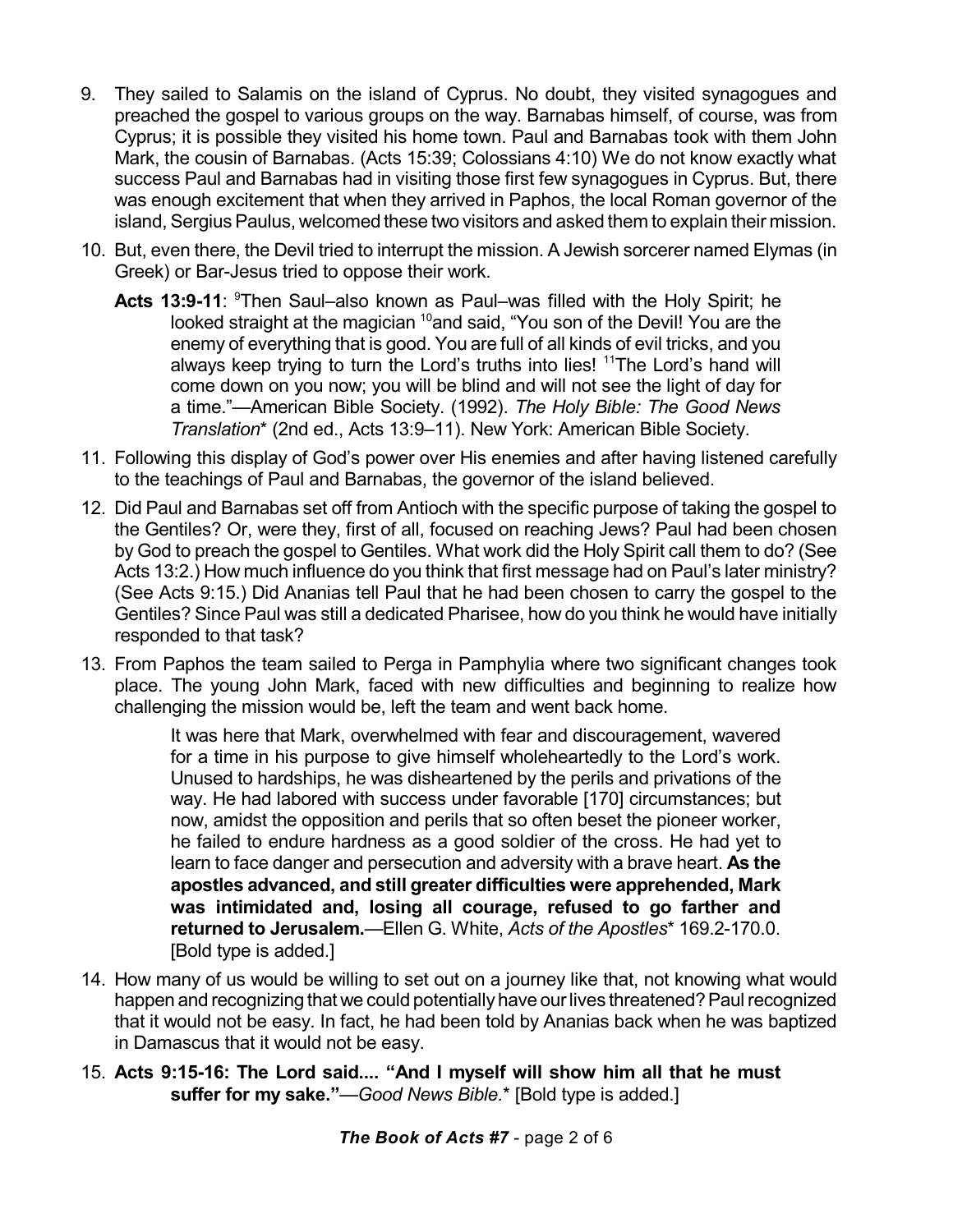- 16. Read Acts 13:16-41 and 2 Corinthians 4:7-12. These are brief summaries of what was probably Paul's usual approach in new locations. As we have seen many times, Paul's sermons, like those of Stephen and Peter, were divided into three parts. There was an initial section, discussing events and prophecies in the Old Testament. That was followed by proof that Jesus was the fulfillment of those promises concerning a Descendant of David. (Acts 13:24-37) He concluded with a warning against rejecting the wonderful salvation offered through Jesus. (Acts 13:38-41)
- 17. The Jewish Christians had come to believe that salvation came through keeping the law according to their Jewish custom. Paul made it very clear that keeping the law was important; but, it never could bring salvation. We can only be saved by Jesus Christ.
	- **Romans 10:1-4:** <sup>1</sup>My brothers and sisters, how I wish with all my heart that my own people might be saved! How I pray to God for them! <sup>2</sup>I can assure you that they are deeply devoted to God; but their devotion is not based on true knowledge.  $3$ They have not known the way in which God puts people right with himself, and instead, they have tried to set up their own way; and so they did not submit themselves to God's way of putting people right. <sup>4</sup>For Christ has brought the Law to an end, so that everyone who believes is put right with God.—*Good News Bible*.\*
	- **Galatians 2:16**: Yet we know that **a person is putright with God only through faith in Jesus Christ, never by doing what the Law requires.** We, too, have believed in Christ Jesus in order to be put right with God through our faith in Christ, and not by doing what the Law requires. For no one is put right with God bydoingwhat the Lawrequires.—*Good NewsBible*.\*[Bold type is added.]
- 18. What should be our understanding of the relationship between keeping the commandments of God–for which Seventh-day Adventists have become famous–and the process of salvation through faith in Jesus Christ? Salvation comes only through Jesus Christ Himself. (Acts 15:10; Romans 8:3) We can be transformed into children of the heavenly King only by following the example of Jesus. When that is our goal, the Holy Spirit steps in, forgiving our past sins and helping us to live a new life. (Romans 3:19,28; Galatians 2:16; 3:10-11)
- 19. Read Acts 13:42-49. When Paul and Barnabas began their work at the city of Antioch in Pisidia (not the Antioch in Syria), they were at first welcomed by the Jewish community. But, when the Jewish congregation of the synagogue saw the incredible response among the Gentiles, their natural prejudices arose; there was a big change in their attitude.
- 20. In orderto better understand what happened, we need to recognize that a number of Gentiles in the Mediterranean world were attracted by the religion of the Jews. The Jews believed in a single God, they had a healthy lifestyle, and they maintained a meaningful worship service on Sabbath. A large number of Gentiles were attracted and joined various synagogues in many places. But, for various reasons, they were reluctant to accept the Jewish practice of circumcision. Many considered it a barbaric and disgusting practice. Those people who regularly attended the synagogues and accepted most of the Jewish religion, but did not become fully-Jewish converts by becoming circumcised, became known as *God-fearers*. It was probably that group of people that went forth from that Sabbath sermon to tell their fellow citizens of Antioch about Paul's message. A great excitement was stirred up, and nearly everyone in the town went to hear Paul speak the next Sabbath.
- 21. It is interesting to notice that those meetings are mentioned in the Scripture as occurring only on Sabbath. Surely, Paul and Barnabas were not quiet during the rest of the week. Were they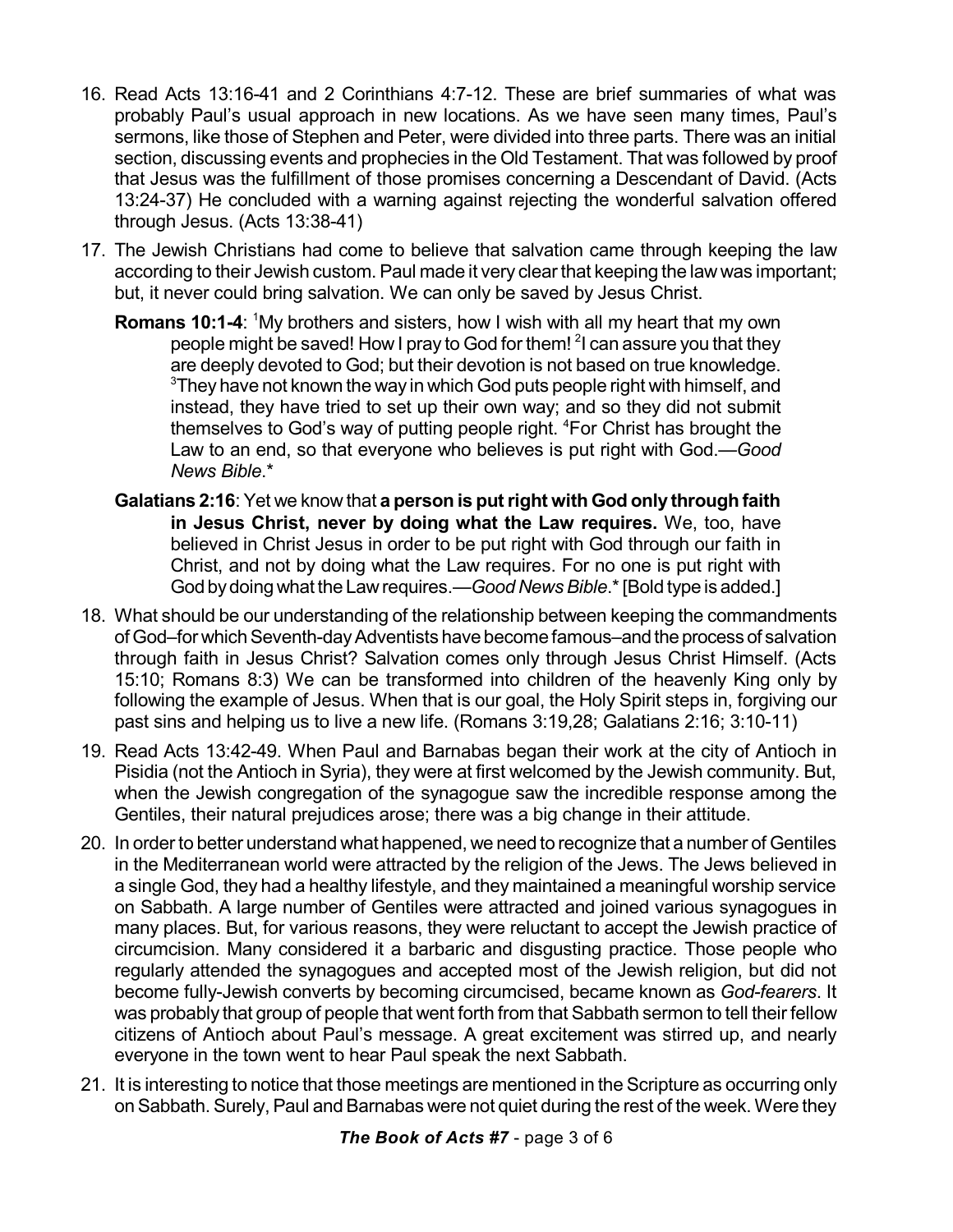conducting Bible studies in various homes? What did they do that led to such an incredible response on the following Sabbath? This enormous response was welcomed by the Gentiles; but, it led to great jealousy among the Jews. Those Jews again stirred up some of the leading people of the city and started a persecution which forced Paul and Barnabas to leave that area. From there they traveled to Iconium. Today, there is only one Christian church in that city.

- 22. Read Acts 14:1-7. Opposition did not arise as quickly in Iconium as it had in Antioch. The apostles spent some time there. Once again, while many both of Jews and Gentiles were attracted by the message, others were vehemently opposed. When Paul and Barnabas got the message that their enemies were planning to stone them, they quickly left the city of Iconium and went to Lystra and Derbe.
- 23. Try to imagine Paul's approach to the Jewish congregations in the synagogues in those cities. Did he mention that he was a Pharisee and had been a member of the Sanhedrin? How do you think the Jewish members of the synagogues might have responded? Do we have any evidence that those communities of Jews had any previous knowledge about Christianity?
- 24. Review Romans 9-11. In these chapters, Paul made it very clear that he had a great burden for the Jews, his fellow countrymen.

"Paul's argument in Romans 9-11 offers a further explanation of the mission strategy he pursues in the narrative of Acts and confronts every generation of Christians with the theological importance of bearing witness to unbelieving Jews."—David G. Peterson, *The Acts of the Apostles* (Grand Rapids: Eerdmans, 2009), p. 401.—[as quoted in *Adult Sabbath School Bible Study Guide*\* for Wednesday, August 15.]

- 25. Read Acts 14:8-20. We do not know what kind of miracles were performed in Perga, Antioch, or Iconium. (Acts 15:12) But, in Lystra an important miracle did take place.
- 26. In these verses we see that those impressible crowds could swing from thinking Paul and Barnabas were gods because of their ability to heal the paralyzed man to thinking that they were so evil that they needed to be stoned just a short time later. Paul himself was actually stoned and dragged out of the city and left for dead. We do not know exactly what injuries Paul sustained; but, when the believers went out and gathered around him, he got up and went back into the town.
- 27. Where did those people of Lystra get the idea that Paul and Barnabas might be gods?

Latin poet Ovid (43 B.C.-A.D. 17/18) had earlier recorded a legend of these same two gods disguised as humans visiting a town in the same area ("the hills of Phrygia") and seeking a place to rest. According to the legend, a humble, elderly couple treated them kindly and with hospitality; the rest of the people were indifferent. Because of their kindness and hospitality toward the incognito visitors, the couple had their house transformed into a temple and themselves into priests, while the rest of the town was completely destroyed (*Metamorphoses* 611-724).—*Adult Sabbath School Bible Study Guide*\* for Thursday, August 16.

28. We do not know how much time Paul and Barnabas were allowed to continue preaching in Lystra. Nor do we know what kind of response they got from the people of Lystra. What we do know is that some of Paul's opponents from Antioch and Iconium were so moved by their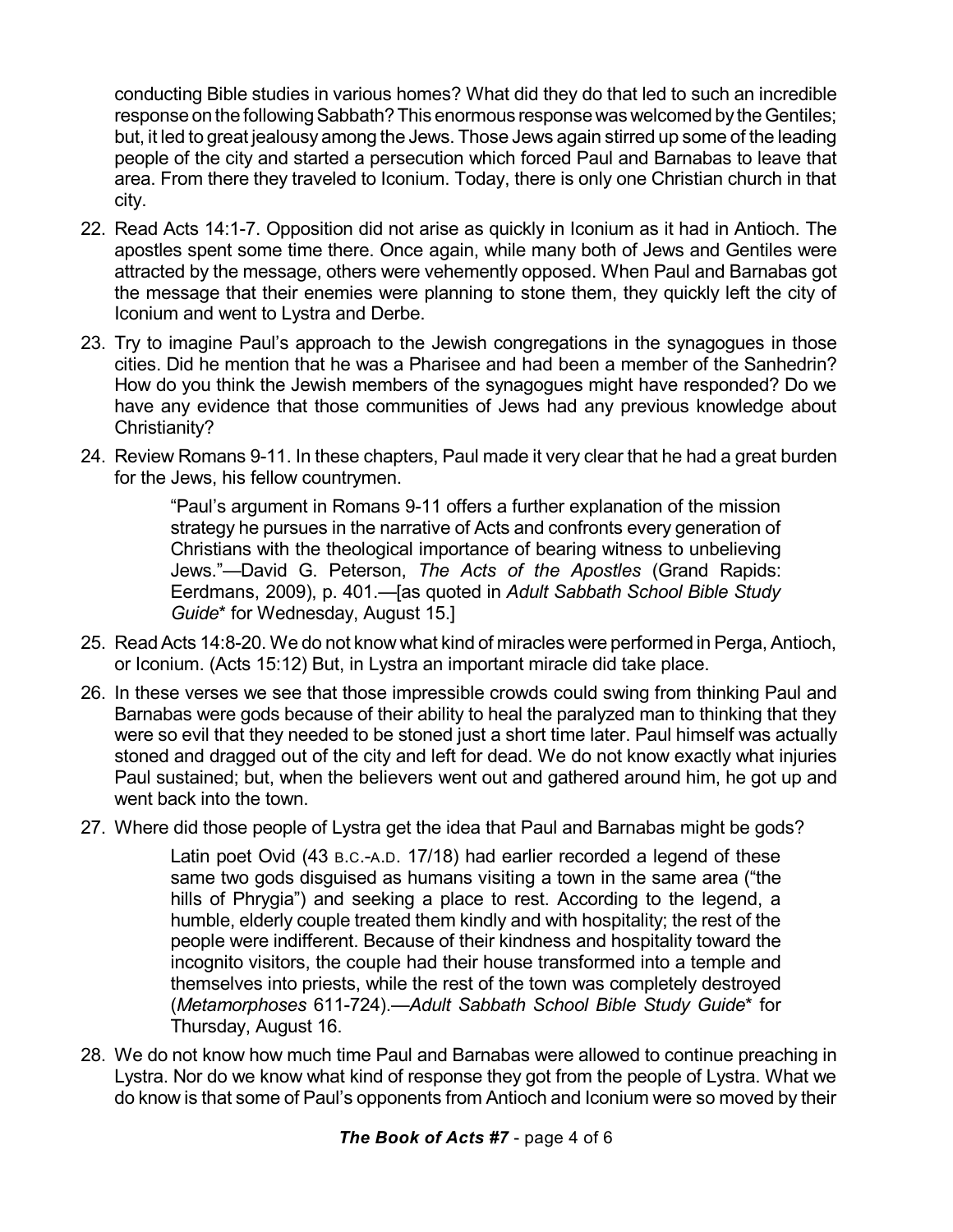opposition to Paul that they stirred up rebellion in Lystra against Paul's preaching.

- 29. How many of us would be willing to continue our missionary efforts after being stoned? Paul and Barnabas moved on to Derbe where they won many disciples. (Acts 14:21-26) Then, they went back through Lystra, Iconium, and Antioch, strengthening the churches, appointing elders, and establishing new Christian congregations. Finally, they returned to the coast and preached in Perga and Attila; and then, they sailed back to Antioch in Syria.
- 30. Having reviewed these experiences of Paul and Barnabas, what do you think they said to the church when they arrived back in Antioch of Syria? Did Paul still shows signs of having been stoned? Did Paul pretend that his injuries were only minor?
- 31. What would you have done if you had been Paul at that time? Would you have continued to preach first of all to the Jewish synagogues? Or, would you have gone straight to the Gentiles? Might Paul have avoided the conflicts we read about if he had done so?

**During the life of Christ on earth he had sought to lead the Jews out of their exclusiveness. The conversion of the centurion and of the Syrophenician woman, were instances of his direct work outside of the acknowledged people of Israel.** The time had now come for active and continued work among the Gentiles, of whom whole communities received the gospel gladly, and **glorified God for the light of an intelligent faith**. The unbelief and malice of the Jews did not turn aside the purpose of God; for **a new Israel was grafted into the old olive-tree**. The synagogues were closed against the apostles; but private houses were thrown open for their use, and public buildings of the Gentiles were also used in which to preach the word of God.—Ellen G. White, *Sketches From the Life of Paul*\* 51.5.

In all their missionary endeavors Paul and Barnabas sought to follow Christ's example of willing sacrifice and faithful, earnest labor for souls. Wide-awake, zealous, untiring, they did not consult inclination or personal ease, but with prayerful anxiety and unceasing activity they sowed the seed of truth. And with the sowing of the seed, the apostles were careful to give to all who took their stand for the gospel, practical instruction that was of untold value. This spirit of earnestness and godly fear made upon the minds of the new disciples a lasting impression regarding the importance of the gospel message.—EllenG. White, *The Acts of the Apostles*\* 186.2. [Bold type is added.]

- 32. In our story so far, we must recognize that John Mark had been a disappointment. But, Barnabas was willing to overlook his former mistakes and invite him to join them when they went on their next journey. Paul was adamantly opposed to that idea. (See Acts 15:37.) However, three important things need to be remembered about John Mark's subsequent ministry: 1) He apparently was closely associated with Peter for some time; 2) At the end of his life, Paul recognized his usefulness and said: "Get Mark and bring him with you, for he is useful to me for ministry" (2 Timothy 4:11, *NKJV*\*); and 3) While in Rome where Paul and Peter were in prison, John Mark, working with Peter, wrote that first Gospel which we call Mark.
- 33. After reading of these experiences of Paul and Barnabas, what should we do? Do we need to travel across oceans and learn new languages and new cultures in order to spread the gospel? Not at all! What can we learn from these experiences that would help us to be more effective witnesses even to those around us? Are there any prejudices which we have that are hindering the spread of the gospel? Are there any beliefs that we have held–even for a long time–that are not correct? Could God pour on us the Holy Spirit in latter rain power if we